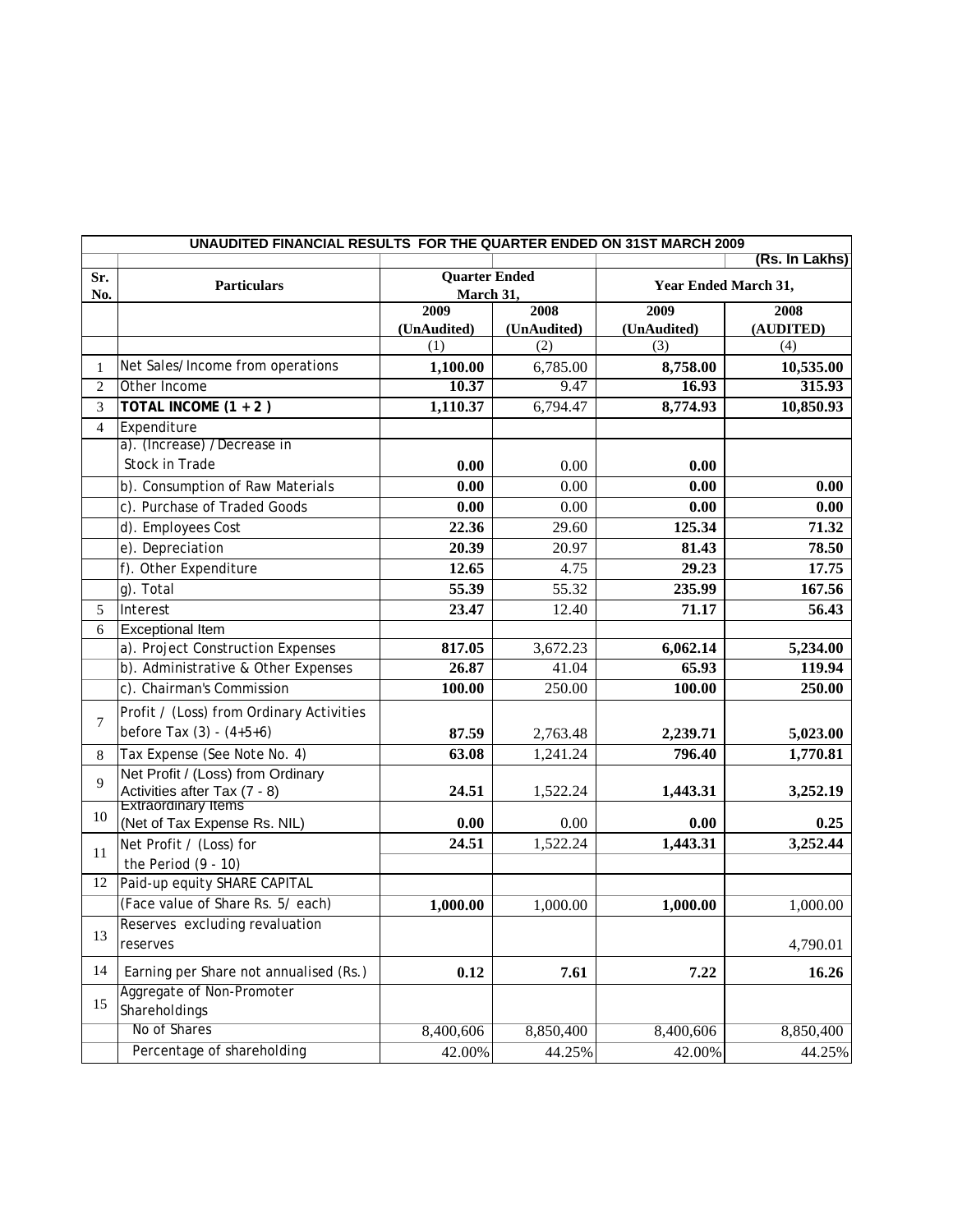| 16 | Promoters & promoter group           |            |            |            |            |
|----|--------------------------------------|------------|------------|------------|------------|
|    | Shareholding                         |            |            |            |            |
|    | a) Pledged / Encumbered              |            |            |            |            |
|    | - Number of Shares                   | <b>NIL</b> | <b>NIL</b> | <b>NIL</b> | <b>NIL</b> |
|    | - Percentage of shares (Total        |            |            |            |            |
|    | Promoter group)                      | <b>NIL</b> | <b>NIL</b> | <b>NIL</b> | <b>NIL</b> |
|    | - Percentage of Shares (Total Share  |            |            |            |            |
|    | Capital)                             | <b>NIL</b> | <b>NIL</b> | <b>NIL</b> | <b>NIL</b> |
|    | b) Non - Encumbered                  |            |            |            |            |
|    | -- Number of Shares                  | 11,599,394 | 11,149,600 | 11,599,394 | 11,149,600 |
|    | -- Percentage of Shares (Total       |            |            |            |            |
|    | Promoter group)                      | 58.00%     | 55.75%     | 58.00%     | 55.75%     |
|    | -- Percentage of Shares (Total Share |            |            |            |            |
|    | Capital)                             | 100.00%    | 100.00%    | 100.00%    | 100.00%    |